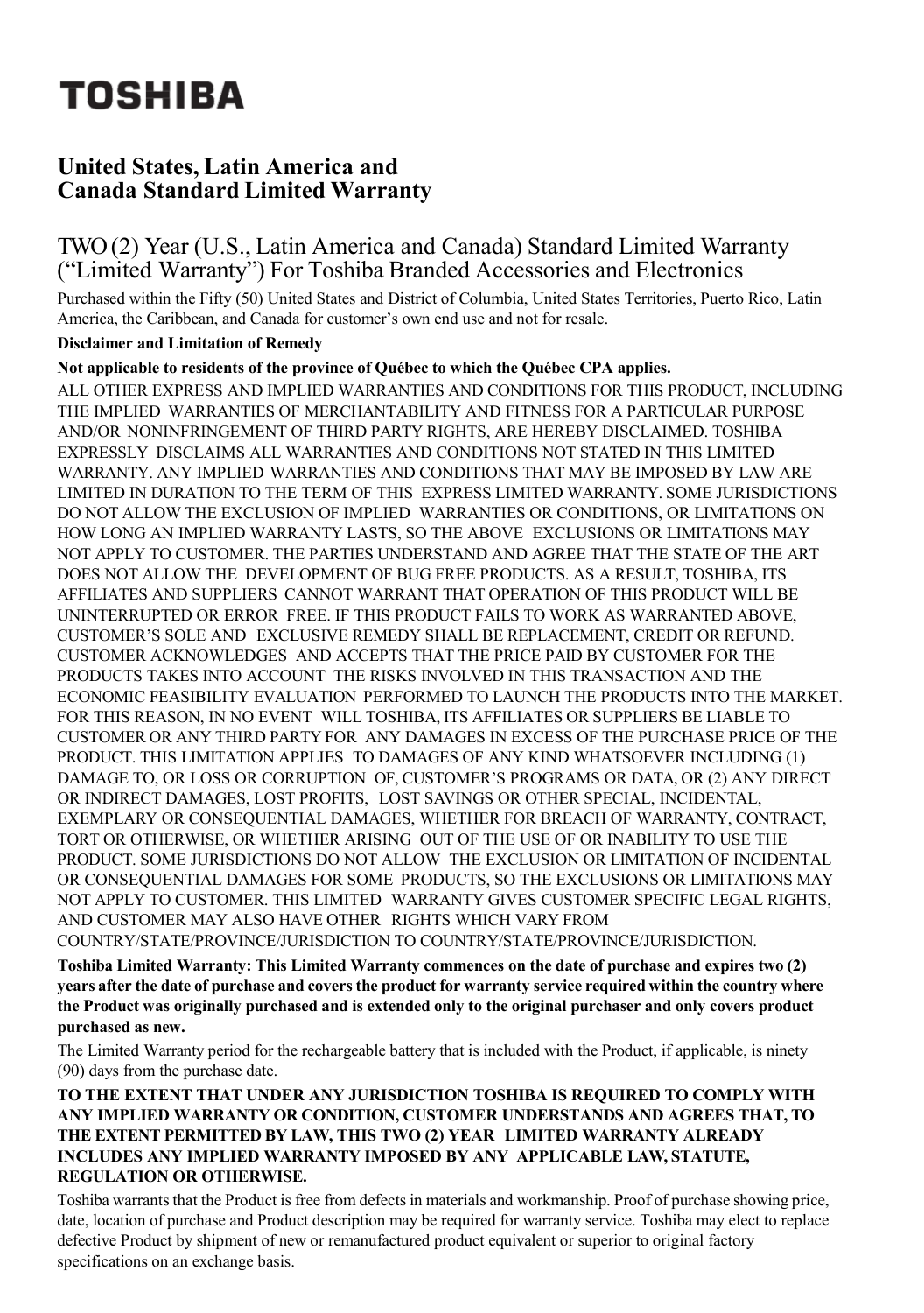Toshiba will pay for shipment of the replacement Product to Customer via standard ground service. The replacement Product is warranted to be free from defects in materials and workmanship for thirty (30) days or for the remainder of the Limited Warranty Period of the original Product, whichever is longer.

**To Obtain Warranty Service Within the Fifty United States and District of Columbia:** Customer may visit Toshiba web site at http://storage.toshiba.com/consumer-hdd or email TAEC-SPBU-Wty@toshiba.com for Toshiba Branded Storage Products. On website, Customer follows the onscreen instructions and initiates a claim. Customer is required to return the defective Product accompanied by Customer's proof of purchase to Toshiba at Customer's expense. Proof of purchase must show price, date, and location of purchase and Product description. When the defective Product and proof of purchase is received by Toshiba, the claim will be processed. The defective Product returned to Toshiba under this Limited Warranty shall become the property of Toshiba. In lieu of replacement, Toshiba may, in its sole discretion, provide a refund or one-time credit for the replacement value of the original product.

**To Obtain Warranty Service Outside of the Fifty United States and District of Columbia:** Customer may obtain warranty support for Toshiba storage branded products by contacting Toshiba warranty support. In lieu of replacement, Toshiba may, in its sole discretion, refund the purchase price of the original product.

**What is Not Covered by This Limited Warranty:** Service made necessary by accident, misuse, abuse, neglect, improper installation, improper maintenance, or usage outside the range of temperature (heat/cold) and/or moisture operating conditions as outlined in the products specifications listed in the Owner's manual. Product or parts that have been lost or discarded by you or damage to the Product or parts caused by fires, misuse, abuse, accident, Acts of God (such as lightning or fluctuations in electric power). Product purchased "AS-IS" or "With known faults, defects or problems".

**Online Support:** Technical support is available on Toshiba's web site at http://storage.toshiba.com/consumer-hdd

**BEFORE RETURNING ANY PRODUCT FOR SERVICE:** IF APPLICABLE, BE SURE TO BACK UP DATA AND REMOVE ANY CONFIDENTIAL, PROPRIETARY, OR PERSONAL INFORMATION. TOSHIBA IS NOT RESPONSIBLE FOR DAMAGE TO, LOSS OR COMPROMISE OF ANY PROGRAMS OR DATA.

© 2020 Toshiba America Electronic Components, Inc. All rights reserved. 5231 California Avenue Irvine, CA 92617 [storage.toshiba.com](https://toshiba.semicon-storage.com/us/product/storage-products.html)

Toshiba Warranty Service Center information: Monday – Friday 6am – 5pm US PT

Technical Support in the Americas: North America (U.S. & Canada only) 1-877-689-4899 or TAEC-SPBU-techhelp@toshiba.com Mexico, Central America, and South America TAEC-SPBU-techhelp@toshiba.com

Warranty Support: North America (U.S. & Canada only) 1-877-689-4899 or TAEC-SPBU-Wty@toshiba.com Mexico, Central America, and South America TAEC-SPBU-Wty@toshiba.com

Online Web RMA U.S. & Canadian customers only: [https://myapps.taec.toshiba.com/postSales/toshiba\\_welcome\\_page.jsp](https://myapps.taec.toshiba.com/postSales/toshiba_welcome_page.jsp)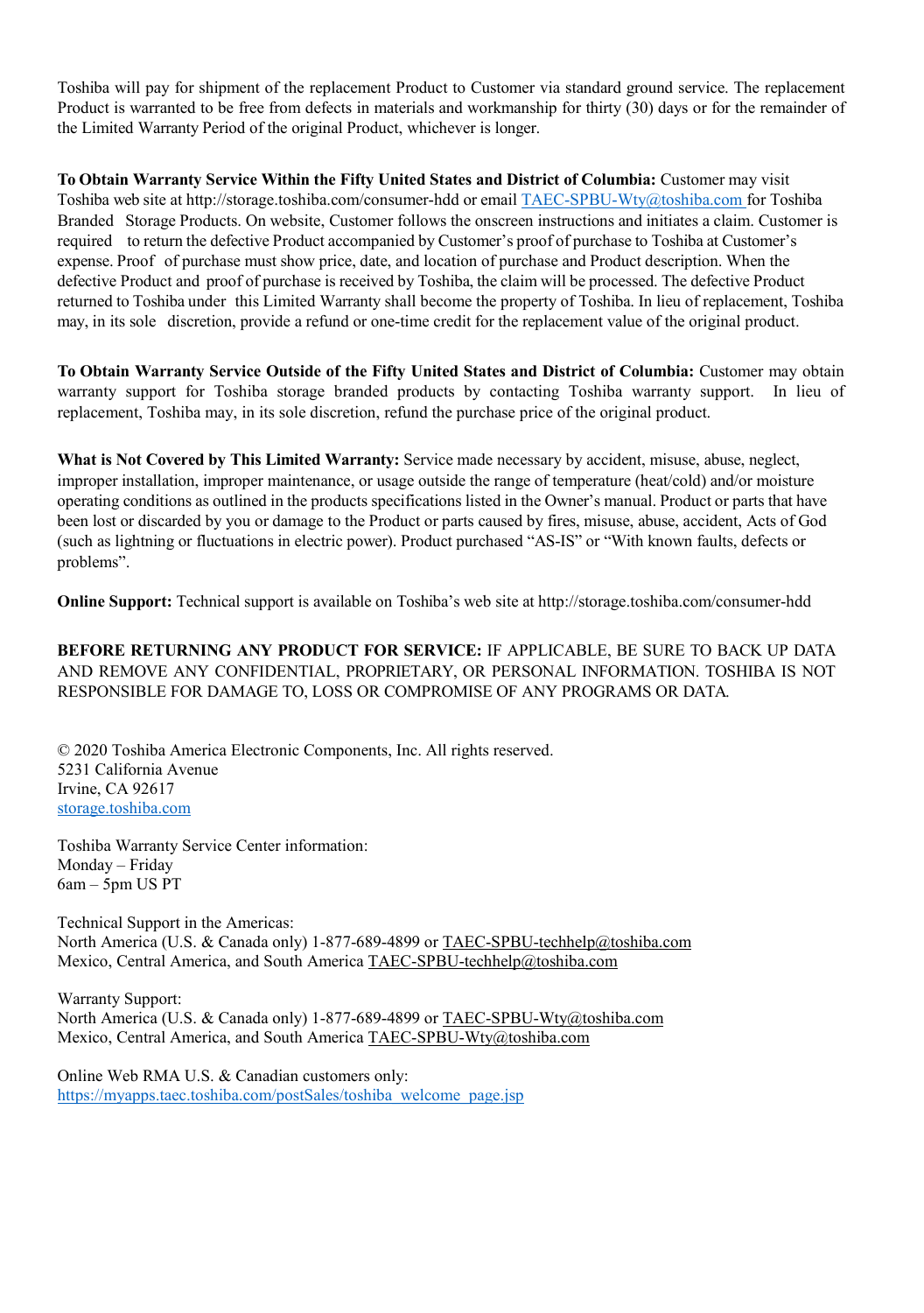# **Garantie limitée standard pour les États-Unis, l'Amérique latine et le Canada**

## Garantie limitée standard (« Garantie limitée ») de DEUX (2) ans (États-Unis, Amérique latine et Canada) pour les accessoires et produits électroniques de marque Toshiba.

Acheté dans les cinquante (50) États américains et le district de Columbia, les territoires des États-Unis, Porto Rico, l'Amérique latine, les Caraïbes et le Canada pour l'usage final du client et non pour la revente.

#### **Exonération de responsabilité et limitation des recours**

#### **Ne s'applique pas aux résidents de la province de Québec qui sont régis par la Loi sur la protection du consommateur du Québec (LPC).**

TOUTES LES AUTRES GARANTIES ET CONDITIONS EXPRESSES ET TACITES RELATIVES À CE PRODUIT, NOTAMMENT LES GARANTIES TACITES DE QUALITÉ MARCHANDE ET D'ADÉQUATION À UN USAGE PARTICULIER ET/OU DE NON-VIOLATION DE DROITS DE TIERS, SONT EXCLUES PAR LA PRÉSENTE. TOSHIBA EXCLUT EXPRESSÉMENT TOUTES LES GARANTIES ET CONDITIONS QUI NE SONT PAS MENTIONNÉES DANS LA PRÉSENTE GARANTIE LIMITÉE. TOUTE GARANTIE OU CONDITION TACITE QUI PEUT ÊTRE IMPOSÉE PAR LA LOI EST LIMITÉE À LA DURÉE DE CETTE GARANTIE LIMITÉE EXPRESSE. CERTAINES JURIDICTIONS N'AUTORISENT PAS L'EXCLUSION DES GARANTIES OU CONDITIONS TACITES, NI DES LIMITATIONS SUR LA DURÉE D'UNE GARANTIE TACITE, DE SORTE QUE LES EXCLUSIONS OU LIMITATIONS CI-DESSUS PEUVENT NE PAS S'APPLIQUER AUX CLIENTS. LES PARTIES COMPRENNENT ET CONVIENNENT QUE L'ÉTAT DE L'ART NE PERMET PAS LE DÉVELOPPEMENT DE PRODUITS SANS BOGUE. PAR CONSÉQUENT, TOSHIBA, SES SOCIÉTÉS LIÉES ET FOURNISSEURS NE GARANTISSENT PAS QUE LE FONCTIONNEMENT DE CE PRODUIT SERA ININTERROMPU OU EXEMPT D'ERREUR. SI CE PRODUIT NE FONCTIONNE PAS COMME GARANTI CI-DESSUS, LE REMPLACEMENT, L'OCTROI D'UN CRÉDIT OU LE REMBOURSEMENT SERA L'UNIQUE ET EXCLUSIF RECOURS DU CLIENT. LE CLIENT RECONNAÎT ET ACCEPTE QUE LE PRIX PAYÉ PAR LE CLIENT POUR LES PRODUITS TIENT COMPTE DES RISQUES LIÉS À CETTE TRANSACTION ET DE L'ÉVALUATION DE FAISABILITÉ ÉCONOMIQUE RÉALISÉE POUR LA MISE SUR LE MARCHÉ DES PRODUITS. POUR CETTE RAISON, EN AUCUN CAS, TOSHIBA, SES SOCIÉTÉS LIÉES OU FOURNISSEURS NE SERONT RESPONSABLES ENVERS LE CLIENT OU TOUT AUTRE TIERS DE TOUT DOMMAGE D'UN MONTANT SUPÉRIEUR AU PRIX D'ACHAT DU PRODUIT. CETTE LIMITATION S'APPLIQUE AUX DOMMAGES DE QUELQUE NATURE QUE CE SOIT, Y COMPRIS (1) AUX DOMMAGES, PERTE OU CORRUPTION DES PROGRAMMES OU DONNÉES DU CLIENT, OU (2) À TOUT DOMMAGE DIRECT OU INDIRECT, PERTE DE PROFITS, PERTE D'ÉCONOMIES OU AUTRES DOMMAGES SPÉCIAUX, ACCESSOIRES, EXEMPLAIRES OU CONSÉCUTIFS, QUE CE SOIT POUR VIOLATION DE GARANTIE, CONTRAT, DÉLIT CIVIL OU AUTRE, OU QU'ILS DÉCOULENT DE L'UTILISATION DU PRODUIT OU DE L'INCAPACITÉ À L'UTILISER. CERTAINES JURIDICTIONS NE PERMETTENT PAS L'EXCLUSION OU LA LIMITATION DE DOMMAGES ACCESSOIRES OU INDIRECTS POUR CERTAINS PRODUITS, CES EXCLUSIONS OU LIMITATIONS PEUVENT DONC NE PAS ÊTRE APPLICABLES AU CLIENT. CETTE GARANTIE LIMITÉE ACCORDE AU CLIENT DES DROITS SPÉCIFIQUES ET LE CLIENT PEUT POSSIBLEMENT AVOIR D'AUTRES DROITS QUI VARIENT EN FONCTION DES PAYS/ÉTATS/PROVINCES/JURIDICTIONS.

**Garantie limitée Toshiba : Cette Garantie limitée commence à la date d'achat et expire deux (2) ans après la date d'achat et couvre le produit pour le service de garantie requis dans le pays où le produit a été acheté à l'origine et n'est offerte qu'à l'acheteur original et ne couvre que les produits neufs achetés.**

La période de Garantie limitée pour la batterie rechargeable incluse avec le Produit, le cas échéant, est de quatre-vingtdix (90) jours à compter de la date d'achat.

#### **DANS LA MESURE OÙ TOSHIBA EST TENUE DE SE CONFORMER, EN VERTU DE TOUTE JURIDICTION, À TOUTE GARANTIE OU CONDITION TACITE, LE CLIENT COMPREND ET ACCEPTE QUE, DANS LA MESURE PERMISE PAR LA LOI, CETTE GARANTIE LIMITÉE DE DEUX (2) ANS INCLUT DÉJÀ TOUTE GARANTIE TACITE IMPOSÉE PAR TOUTE LOI, STATUT, RÈGLEMENT APPLICABLE OU AUTRE**.

Toshiba garantit que le Produit est exempt de défauts matériels et de main-d'œuvre. Une preuve d'achat indiquant le prix, la date, le lieu d'achat et la description du Produit peut être exigée aux fins du service de garantie. Toshiba peut choisir de remplacer le Produit défectueux par l'expédition d'un produit neuf ou réusiné équivalent ou supérieur aux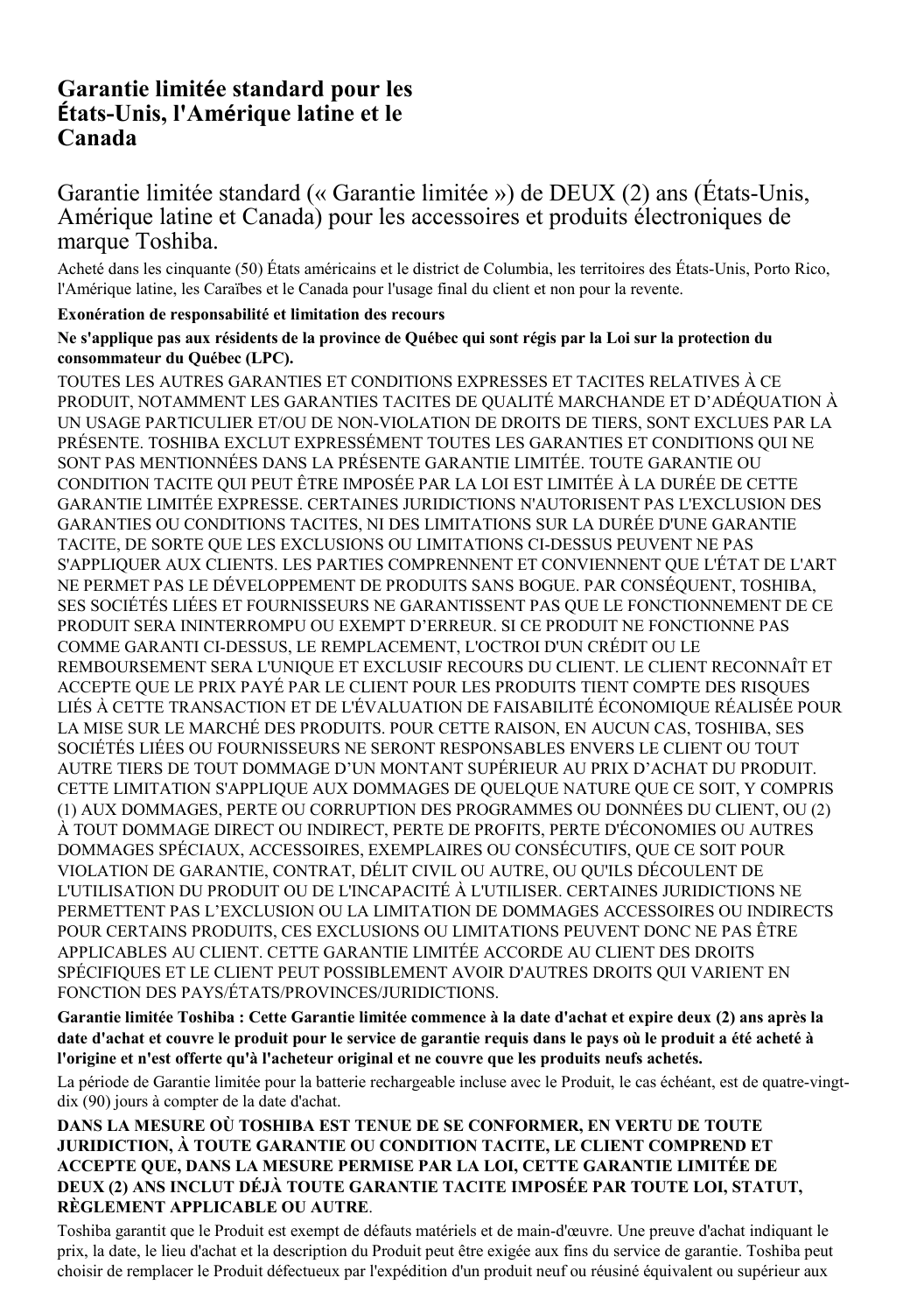spécifications d'origine d'usine sur une base d'échange.

Toshiba paiera l'expédition du produit de remplacement au client par l'intermédiaire du service de transport terrestre standard. Le Produit de remplacement est garanti contre tout défaut matériel et de main-d'œuvre pendant trente (30) jours ou jusqu'à la fin de la période de Garantie limitée du Produit d'origine, selon la période la plus longue.

**Pour obtenir le service de garantie dans les cinquante États américains et le district de Columbia :** Le client peut visiter le site Web de Toshiba à http://storage.toshiba.com/consumer-hdd ou envoyer un courriel à TAEC-SPBU-Wty@toshiba.com pour les produits de stockage de marque Toshiba. Sur le site Web, le Client suit les instructions à l'écran et entreprend une réclamation. Le Client est tenu de retourner le Produit défectueux accompagné de la preuve d'achat du Client à Toshiba aux frais du Client. La preuve d'achat doit indiquer le prix, la date et le lieu d'achat ainsi que la description du Produit. Lorsque le Produit défectueux et la preuve d'achat sont reçus par Toshiba, la réclamation sera traitée. Le Produit défectueux retourné à Toshiba aux termes de la présente Garantie limitée devient la propriété de Toshiba. Au lieu du remplacement, Toshiba peut, à sa seule discrétion, accorder un remboursement ou un crédit unique correspondant à la valeur de remplacement du produit d'origine.

**Pour obtenir le service de garantie en dehors des cinquante États américains et du district de Columbia:** Le client peut obtenir un soutien de garantie pour les produits de stockage de marque Toshiba en contactant le soutien à la garantie de Toshiba. En guise de remplacement, Toshiba peut, à sa seule discrétion, rembourser le prix d'achat du produit d'origine.

**Éléments non couverts par la présente Garantie limitée :**Service rendu nécessaire en raison d'un accident, mauvaise utilisation, abus, négligence, mauvaise installation, mauvais entretien ou utilisation en dehors de la plage de température (chaleur/froid) et/ou d'humidité de fonctionnement tel que décrit dans les spécifications des produits énumérées dans le manuel du propriétaire. Produit ou pièces qui ont été perdus ou jetés par vous ou dommages au Produit ou pièces causés par un incendie, mauvaise utilisation, abus, accident, cas de force majeure (tels que la foudre ou des fluctuations de l'alimentation électrique). Produit acheté « TEL QUEL » ou « Avec des anomalies, défauts ou problèmes connus ».

**Soutien en ligne :** Le soutien technique est disponible sur le site Web de Toshiba à l'adresse http://storage.toshiba.com/consumer-hdd.

**AVANT DE RETOURNER UN PRODUIT POUR RÉPARATION :** S'IL Y A LIEU, ASSUREZ-VOUS DE SAUVEGARDER LES DONNÉES ET DE SUPPRIMER TOUT RENSEIGNEMENT CONFIDENTIEL, EXCLUSIF OU PERSONNEL.TOSHIBA N'EST PAS RESPONSABLE DES DOMMAGES, DE LA PERTE OU DE LA CORRUPTION DE PROGRAMMES OU DE DONNÉES.

© 2020 Toshiba America Electronic Components, Inc. Tous droits réservés. 5231 California Avenue Irvine, CA 92617 [storage.toshiba.com](https://toshiba.semicon-storage.com/us/product/storage-products.html)

Informations sur le centre de service de garantie Toshiba : Lundi - Vendredi 6 h 00 – 17 h 00 HNP

Soutien technique dans les Amériques : Amérique du Nord (États-Unis et Canada seulement) 1 877 689-4899 ou TAEC-SPBU-techhelp@toshiba.com. Mexique, Amérique centrale et Amérique du Sud TAEC-SPBU-techhelp@toshiba.com

Soutien à la garantie :

Amérique du Nord (États-Unis et Canada seulement) 1 877 689-4899 ou TAEC-SPBU-Wty@toshiba.com. Mexique, Amérique centrale et Amérique du Sud TAEC-SPBU-Wty@toshiba.com

Site Web en ligne d'autorisation de retour de matériel (RMA) pour les clients américains et canadiens seulement : [https://myapps.taec.toshiba.com/postSales/toshiba\\_welcome\\_page.jsp](https://myapps.taec.toshiba.com/postSales/toshiba_welcome_page.jsp)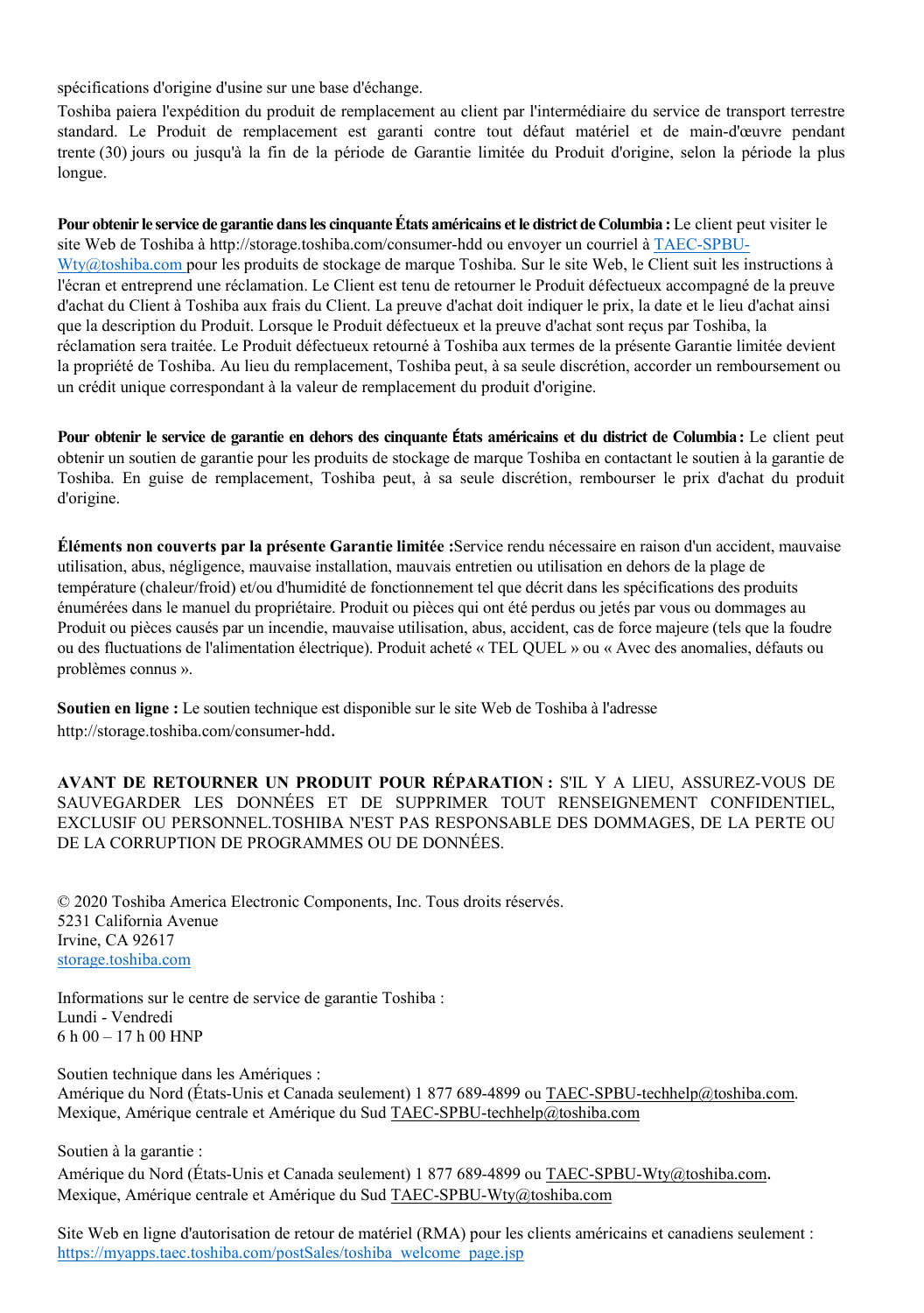# **Garantía limitada estándar para Estados Unidos, Latinoamérica y Canadá**

# Garantía limitada estándar de dos (2) años (EE. UU., Latinoamérica y Canadá) para accesorios y dispositivos electrónicos Toshiba

Adquiridos dentro de los cincuenta (50) estados de los EE. UU. o en el distrito de Columbia, en territorio estadounidense, Puerto Rico, Latinoamérica, el Caribe, o Canadá para el uso final del consumidor y no para su reventa.

#### **Descargo de responsabilidad y limitación de recursos**

## **No se aplica a residentes de la provincia de Québec, para la cual se aplica el CPA.**

QUEDAN EXCLUIDAS LAS DEMÁS GARANTÍAS Y CONDICIONES EXPRESAS E IMPLÍCITAS DE ESTE PRODUCTO, INCLUSO LAS GARANTÍAS IMPLÍCITAS DE COMERCIABILIDAD E IDONEIDAD PARA UN PROPÓSITO EN PARTICULAR Y/O LA INEXISTENCIA DE VIOLACIÓN DE LOS DERECHOS DE TERCEROS. TOSHIBA RECHAZA EXPRESAMENTE TODA RESPONSABILIDAD DE GARANTÍAS Y CONDICIONES NO ESTABLECIDAS EN ESTA GARANTÍA LIMITADA. LA DURACIÓN DE CUALQUIER GARANTÍA O CONDICIONES IMPLÍCITAS QUE PUEDAN ESTAR ESTIPULADAS POR LA LEY ESTÁN LIMITADAS AL PLAZO QUE ESTA GARANTÍA EXPRESA. ALGUNAS JURISDICCIONES NO PERMITEN LA EXCLUSIÓN DE GARANTÍAS O CONDICIONES IMPLÍCITAS, NI LIMITACIONES EN LA DURACIÓN DE UNA GARANTÍA IMPLÍCITA, POR LO QUE ES POSIBLE QUE LAS EXCLUSIONES O LIMITACIONES ANTERIORES NO SE APLIQUEN AL CLIENTE. LAS PARTES ENTIENDEN Y ACEPTAN QUE EL ESTADO ACTUAL NO PERMITE EL DESARROLLO DE PRODUCTOS SIN ERRORES. POR LO TANTO, TOSHIBA, SUS FILIALES Y SUS PROVEEDORES NO PUEDEN GARANTIZAR QUE EL FUNCIONAMIENTO DE ESTE PRODUCTO SEA ININTERRUMPIDO O QUE NO TENGA ERRORES. SI ESTE PRODUCTO NO FUNCIONA CONFORME A LA GARANTÍA ANTERIOR, LOS ÚNICOS Y EXCLUSIVOS RECURSOS DEL CLIENTE SERÁN EL REEMPLAZO, EL CRÉDITO O EL REEMBOLSO. EL CLIENTE RECONOCE Y ACEPTA QUE EL PRECIO QUE EL CLIENTE PAGA POR LOS PRODUCTOS INCLUYE LOS RIESGOS IMPLICADOS EN ESTA TRANSACCIÓN Y LA EVALUACIÓN DE VIABILIDAD ECONÓMICA REALIZADA PARA LANZAR LOS PRODUCTOS AL MERCADO. POR ESTE MOTIVO, TOSHIBA, SUS FILIALES O SUS PROVEEDORES NO SE RESPONSABILIZARÁN EN NINGÚN CASO ANTE EL CLIENTE O CUALQUIER TERCERO POR DAÑOS QUE EXCEDAN EL PRECIO DE COMPRA DEL PRODUCTO. ESTA LIMITACIÓN SE APLICA A DAÑOS DE CUALQUIER ÍNDOLE, ENTRE LOS QUE SE INCLUYEN LOS SIGUIENTES: (1) DAÑOS O PÉRDIDAS O CORRUPCIÓN DE LOS PROGRAMAS O DATOS DEL CLIENTE, O (2) CUALQUIER DAÑO DIRECTO O INDIRECTO, PÉRDIDA DE GANANCIAS, AHORROS, U OTROS DAÑOS ESPECIALES, INCIDENTALES, EJEMPLARES O CONSECUENCIALES, YA SEA POR INCUMPLIMIENTO DE LA GARANTÍA, CONTRATO, AGRAVIO O DE ALGUNA OTRA MANERA, O SI DERIVA DEL USO O INCAPACIDAD DE USO DEL PRODUCTO. ALGUNAS JURISDICCIONES NO PERMITEN LA EXCLUSIÓN O LIMITACIÓN DE DAÑOS INCIDENTALES O DERIVADOS PARA ALGUNOS PRODUCTOS; POR LO TANTO, ES POSIBLE QUE LAS EXCLUSIONES O LIMITACIONES NO SE APLIQUEN AL CLIENTE. ESTA GARANTÍA LIMITADA OTORGA AL CLIENTE DERECHOS LEGALES ESPECÍFICOS, Y EL CLIENTE TAMBIÉN PUEDE TENER OTROS DERECHOS QUE VARÍAN SEGÚN EL PAÍS/ESTADO/PROVINCIA/JURISDICCIÓN.

**Garantía limitada de Toshiba: Esta garantía limitada cobra vigencia a partir de la fecha de compra y vence dos (2) años después de la fecha de compra, y cubre el servicio de mantenimiento o garantía del producto requerido dentro del país donde el Producto fue originalmente comprado y se extiende solo al comprador original y solo cubre el producto comprado como nuevo.**

El período de garantía limitada para la batería recargable que está incluida junto al Producto, si corresponde, es de noventa (90) días a partir de la fecha de compra.

#### **EN LA MEDIDA EN QUE BAJO CUALQUIER JURISDICCIÓN SE REQUIERA QUE TOSHIBA CUMPLA CON CUALQUIER GARANTÍA O CONDICIÓN IMPLÍCITAS, EL CLIENTE ENTIENDE Y ACEPTA QUE, SEGÚN LO PERMITA LA LEY, ESTA GARANTÍA LIMITADA DE DOS (2) AÑOS YA INCLUYE CUALQUIER GARANTÍA IMPLÍCITA IMPUESTA POR CUALQUIER LEY APLICABLE, ESTATUTO, REGLAMENTO O REGULACIÓN DE OTRA ÍNDOLE.**

Toshiba garantiza que el Producto no tiene defectos materiales ni de fabricación. Puede que se requiera un comprobante de compra que muestre el precio, la fecha, la ubicación de la compra y la descripción del Producto para obtener el servicio de garantía. Toshiba puede optar por reemplazar el Producto defectuoso mediante el envío de un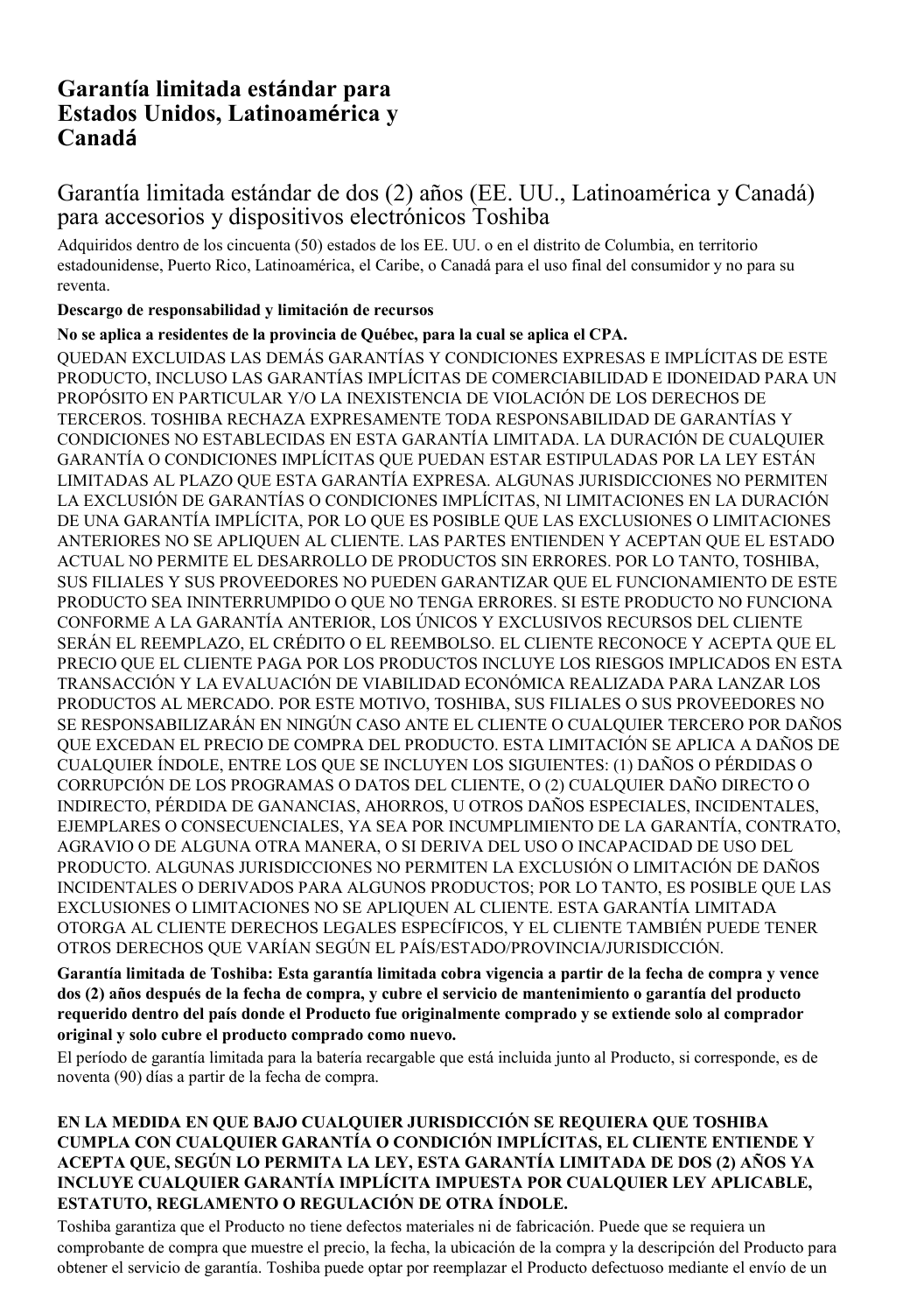producto nuevo o remanufacturado equivalente o superior a las especificaciones originales de fábrica, bajo una modalidad de intercambio.

Toshiba pagará el envío del Producto de reemplazo al Cliente a través del servicio por tierra estándar. Se garantiza que el Producto de reemplazo no tiene defectos materiales ni de fabricación, y la garantía dura treinta (30) días o el resto del Período de garantía limitada del Producto original, el que sea más largo.

**Cómo obtener el servicio de garantía dentro de los cincuenta estados de los EE. UU y en el distrito de Columbia:** El cliente puede visitar el sitio web de Toshiba en http://storage.toshiba.com/consumer-hdd o enviar un correo electrónico a TAEC-SPBU-Wty@toshiba.com para los Productos de almacenamiento Toshiba. En el sitio web, el Cliente puede seguir las instrucciones que aparecen en la pantalla e iniciar un reclamo. Se requiere que el Cliente devuelva a Toshiba el Producto defectuoso acompañado por el comprobante de compra del Cliente, costo a pagar por el Cliente. El comprobante de compra debe mostrar el precio, la fecha y la ubicación de la compra junto con la descripción del Producto. Se procesará el reclamo una vez que Toshiba reciba el Producto defectuoso y el comprobante de compra. El Producto defectuoso devuelto a Toshiba pasará a ser propiedad de Toshiba conforme a esta garantía limitada. En lugar de reemplazar el producto, Toshiba puede, a su total discreción, realizar un reembolso o proporcionar un crédito único por el valor de reemplazo del producto original.

**Cómo obtener servicio de garantía fuera de los cincuenta estados de los EE.UU. y del distrito de Columbia:** El cliente puede obtener asistencia sobre la garantía para los productos de almacenamiento Toshiba comunicándose con la asistencia sobre la garantía de Toshiba. En lugar de reemplazar el producto, Toshiba puede, a su total discreción, reembolsar el precio de compra del producto original.

**Lo que no está cubierto por esta garantía limitada:** Servicio necesario por accidente, uso incorrecto, abuso, negligencia, instalación incorrecta, mantenimiento inadecuado o uso fuera del rango de temperatura (calor/frío) y/o de condiciones operativas de humedad como se describen en las especificaciones de los productos enumeradas en el manual del propietario. El Producto o partes del Producto que usted haya perdido o desechado, o daños en el Producto o partes del Producto causados por incendios, uso incorrecto, maltrato, accidente, hechos fortuitos (como rayos o fluctuaciones en la energía eléctrica). Producto comprado "TAL COMO ESTÁ" o "con fallas, defectos o problemas conocidos".

**Asistencia en línea:** La asistencia técnica está disponible en el sitio web de Toshiba http://storage.toshiba.com/consumer-hdd

**ANTES DE DEVOLVER CUALQUIER PRODUCTO PARA EL SERVICIO DE MANTENIMIENTO:**  ASEGÚRESE DE HACER UNA COPIA DE SEGURIDAD DE LOS DATOS Y DE ELIMINAR CUALQUIER INFORMACIÓN CONFIDENCIAL, PRIVILEGIADA O PERSONAL, SI CORRESPONDE. TOSHIBA NO SE RESPONSABILIZA POR DAÑOS O PÉRDIDAS DE PROGRAMAS O DATOS.

© 2020 Toshiba America Electronic Components, Inc. Todos los derechos reservados. 5231 California Avenue Irvine, CA 92617 [storage.toshiba.com](https://toshiba.semicon-storage.com/us/product/storage-products.html)

Información del centro de mantenimiento de la garantía de Toshiba: de lunes a viernes, de 6.00 a. m. a 5.00 p. m., PT de EE. UU.

Asistencia técnica en América: Norteamérica (solo EE. UU. y Canadá), 1-877-689-4899 o TAEC-SPBU-techhelp@toshiba.com México, Centroamérica y Sudamérica TAEC-SPBU-techhelp@toshiba.com

Asistencia sobre garantía: Norteamérica (solo EE. UU. y Canadá) 1-877-689-4899 o TAEC-SPBU-Wty@toshiba.com México, Centroamérica y Sudamérica TAEC-SPBU-Wty@toshiba.com

Solo para clientes en EE. UU y Canadá que hayan comprado a través del sitio web con RMA: [https://myapps.taec.toshiba.com/postSales/toshiba\\_welcome\\_page.jsp](https://myapps.taec.toshiba.com/postSales/toshiba_welcome_page.jsp)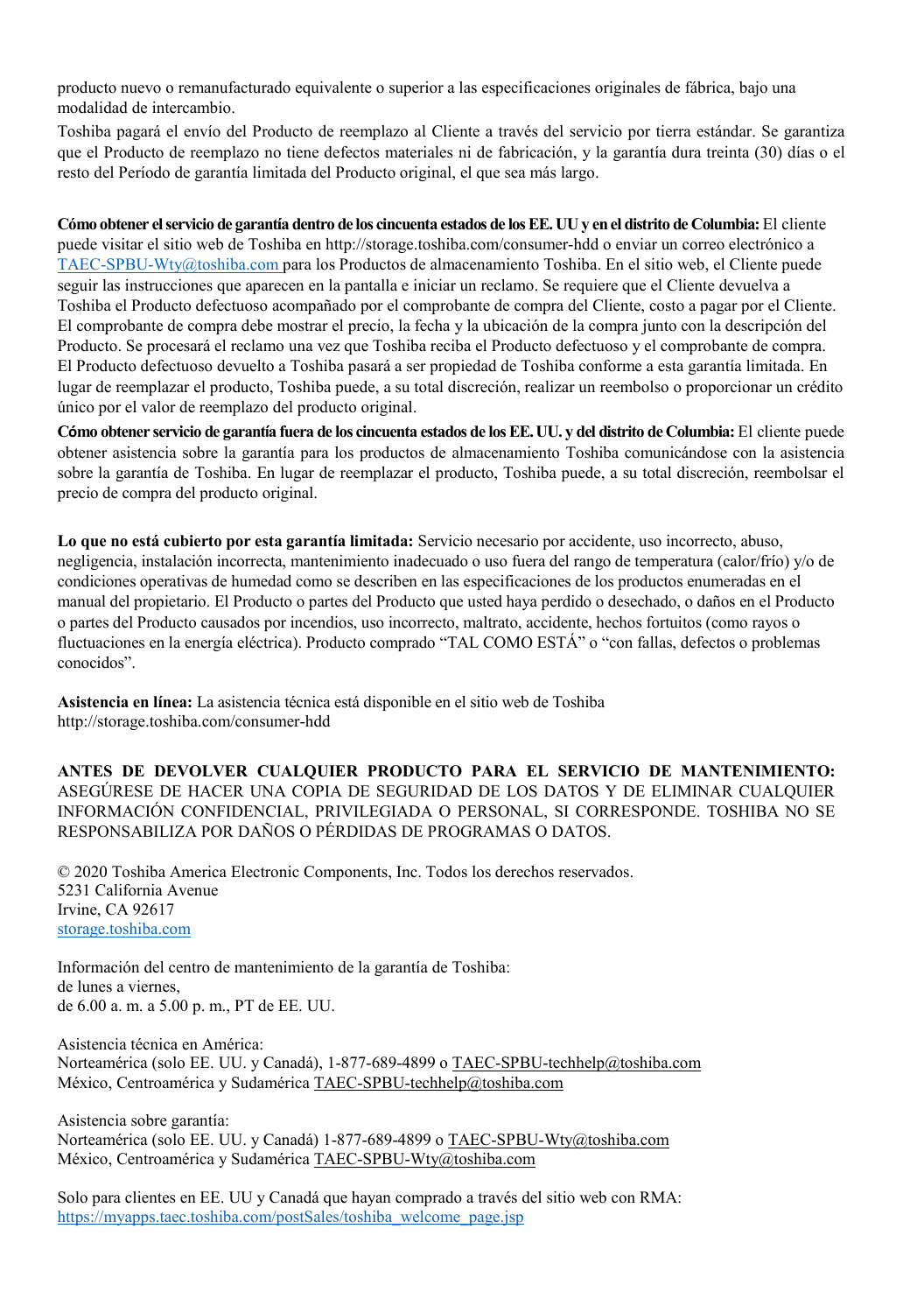# **Garantia Limitada Padrão para Estados Unidos, América Latina e Canadá**

# Garantia limitada padrão ("Garantia limitada") de 2 (dois) anos (Estados Unidos, América Latina e Canadá) para acessórios e eletrônicos da marca Toshiba

Produtos adquiridos dentro dos 50 (cinquenta) estados dos Estados Unidos, no Distrito de Colúmbia, nos Territórios dos Estados Unidos, em Porto Rico, na América Latina, no Caribe e no Canadá para uso pessoal do consumidor, e não para revenda.

## **Isenção de Responsabilidade e Limitação de Recursos Legais**

## **Não aplicável para moradores da província de Quebec, onde a Quebec CPA se aplica.**

TODAS AS OUTRAS GARANTIAS DESTE PRODUTO, EXPRESSAS OU IMPLÍCITAS, INCLUSIVE GARANTIAS IMPLÍCITAS REFERENTES À COMERCIABILIDADE E À ADEQUAÇÃO A FINALIDADES ESPECÍFICAS E/OU À NÃO VIOLAÇÃO DE DIREITOS DE TERCEIROS, FICAM DESDE JÁ EXCLUÍDAS DE RESPONSABILIDADE. A TOSHIBA EXPRESSAMENTE SE EXIME DE RESPONSABILIZAÇÃO POR TODAS AS GARANTIAS E CONDIÇÕES QUE NÃO CONSTEM NESTA GARANTIA LIMITADA. A DURAÇÃO DE QUAISQUER GARANTIAS E CONDIÇÕES IMPLÍCITAS QUE POSSAM SER IMPOSTAS POR LEI FICA LIMITADA À VIGÊNCIA DESTA GARANTIA LIMITADA EXPRESSA. A EXCLUSÃO DE GARANTIAS OU CONDIÇÕES IMPLÍCITAS OU A INCLUSÃO DE LIMITAÇÕES SOBRE O PRAZO DE DURAÇÃO DE UMA GARANTIA IMPLÍCITA NÃO SÃO PERMITIDAS EM ALGUNS FOROS E, ASSIM SENDO, AS EXCLUSÕES OU LIMITAÇÕES ACIMA PODEM NÃO SER APLICÁVEIS AO CONSUMIDOR. AS PARTES ENTENDEM E CONCORDAM QUE AS TECNOLOGIAS ATUAIS NÃO PERMITEM O DESENVOLVIMENTO DE PRODUTOS INTEIRAMENTE LIVRES DE FALHAS. EM DECORRÊNCIA DISSO, A TOSHIBA, SUAS AFILIADAS E SEUS FORNECEDORES NÃO PODEM GARANTIR QUE O FUNCIONAMENTO DO PRODUTO SERÁ ININTERRUPTO OU LIVRE DE ERROS. SE O PRODUTO NÃO FUNCIONAR CONFORME GARANTIDO ACIMA, OS ÚNICOS E EXCLUSIVOS RECURSOS LEGAIS DO CONSUMIDOR SERÃO A SUBSTITUIÇÃO, O CRÉDITO OU O REEMBOLSO. O CONSUMIDOR RECONHECE E ACEITA QUE O PREÇO QUE PAGOU PELOS PRODUTOS LEVA EM CONSIDERAÇÃO OS RISCOS ENVOLVIDOS NESTA TRANSAÇÃO E A AVALIAÇÃO DE VIABILIDADE ECONÔMICA REALIZADA PARA O LANÇAMENTO DOS PRODUTOS NO MERCADO. POR ESSE MOTIVO, A TOSHIBA, SUAS AFILIADAS OU SEUS FORNECEDORES NÃO SE RESPONSABILIZARÃO, EM HIPÓTESE ALGUMA, PERANTE O CONSUMIDOR OU TERCEIROS, POR QUAISQUER DANOS CUJO VALOR ULTRAPASSE O PREÇO DE COMPRA DO PRODUTO. ESSA LIMITAÇÃO SE APLICA A DANOS DE TODA E QUALQUER ESPÉCIE, INCLUSIVE (1) DANIFICAÇÃO, PERDA OU CORRUPÇÃO DE PROGRAMAS OU DADOS DO CONSUMIDOR OU (2) QUAISQUER DANOS DIRETOS OU INDIRETOS, LUCROS CESSANTES, PERDAS MONETÁRIAS OU OUTROS DANOS ESPECÍFICOS, INCIDENTAIS, PUNITIVOS OU CONSEQUENTES, QUER SEJA POR DESCUMPRIMENTO DE GARANTIA, CONTRATO, RESPONSABILIDADE EXTRACONTRATUAL OU OUTRAS RAZÕES, QUER SEJA EM DECORRÊNCIA DO USO OU DA IMPOSSIBILIDADE DE USO DO PRODUTO. ALGUNS FOROS NÃO PERMITEM A EXCLUSÃO OU A LIMITAÇÃO DE DANOS INCIDENTAIS OU CONSEQUENTES PARA ALGUNS PRODUTOS. PORTANTO, AS LIMITAÇÕES OU EXCLUSÕES PODERÃO NÃO SER APLICÁVEIS AOS CONSUMIDORES. ESTA GARANTIA LIMITADA CONFERE AO CONSUMIDOR DIREITOS LEGAIS ESPECÍFICOS, E O CONSUMIDOR PODE TAMBÉM TER OUTROS DIREITOS QUE VARIAM DE ACORDO COM O PAÍS/ESTADO/PROVÍNCIA/FORO.

**Garantia limitada da Toshiba: esta Garantia Limitada tem início na data da compra e se extingue 2 (dois) anos após a referida data, propicia cobertura ao produto por serviços de garantia necessários no país em que o Produto foi originalmente comprado, é concedida somente ao comprador original e propicia cobertura somente ao produto comprado como novo.**

O período de Garantia Limitada referente à bateria recarregável que acompanha o Produto, caso aplicável, é de 90 (noventa) dias a partir da data de compra.

**NA MEDIDA EM QUE FOR EXIGIDO DA TOSHIBA, EM QUALQUER JURISDIÇÃO, O CUMPRIMENTO DE QUALQUER GARANTIA OU CONDIÇÃO IMPLÍCITA, O CONSUMIDOR ENTENDE E CONCORDA QUE, DE ACORDO COM O PERMITIDO POR LEI, ESTA GARANTIA LIMITADA DE 2 (DOIS) ANOS JÁ INCLUI QUALQUER GARANTIA IMPLÍCITA IMPOSTA POR QUALQUER LEI, ESTATUTO E REGULAMENTAÇÃO APLICÁVEL OU DE QUALQUER OUTRA MANEIRA.**